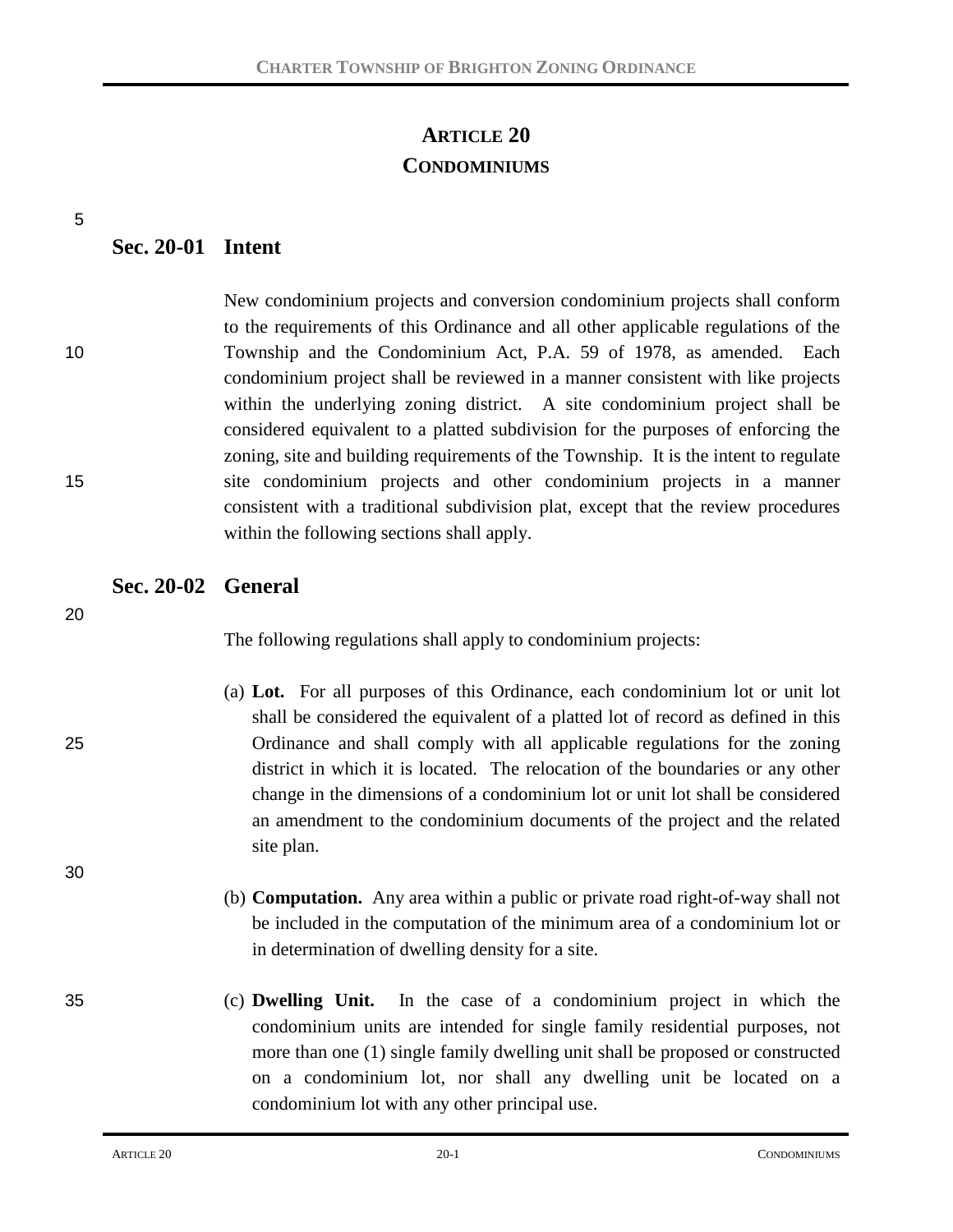- (d) **Setback Requirement.** Yard setback requirements as specified in each district shall be measured from the perimeter of the condominium lot to the appropriate part of a structure.
- 5 (e) **Utility Connections.** Each condominium unit shall be separately connected to any available community or public water supply and/or sanitary sewer system. This requirement may be waived by the Township Board for cause upon recommendation of the Township Engineer.
- 
- 10 (f) **Relocation of Lot Boundaries.** Relocation of condominium lot boundaries, if allowed in the condominium documents, as permitted in Section 48 of the Condominium Act, shall comply with the requirements of this Ordinance.
- (g) **Resulting Lots.** Each condominium lot formed by the relocation of an 15 existing condominium lot boundary, as permitted by Section 49 of the Condominium Act, shall comply with the requirements of this Ordinance.
- (h) **Road Requirements in Condominium Projects.** All condominium projects shall require direct access and direct connection to a public road from the 20 project site. Public roads within a condominium project shall conform to the requirements and specifications established by the Livingston County Road Commission for road design and maintenance. Private roads shall conform to the requirements of *Section 16-04*. Shared drives must conform to the requirements of *Section 16-03*.
- (i) **Stormwater.** Stormwater detention and retention ponds shall be included as general common elements within the condominium and shall not be included within individual lots. Where the ponds are not part of a County drainage district, the master deed shall establish a mechanism for long term 30 maintenance of the ponds by the condominium association.

(Ord. #231, 12/27/05)

### **Sec. 20-03 Condominium Plan Review Process**

35

25

(a) **Optional Tentative Review.** A developer of a condominium may seek an optional tentative condominium site plan review prior to the forwarding of the ten (10) day notice of proposed action as required in Section 71 of the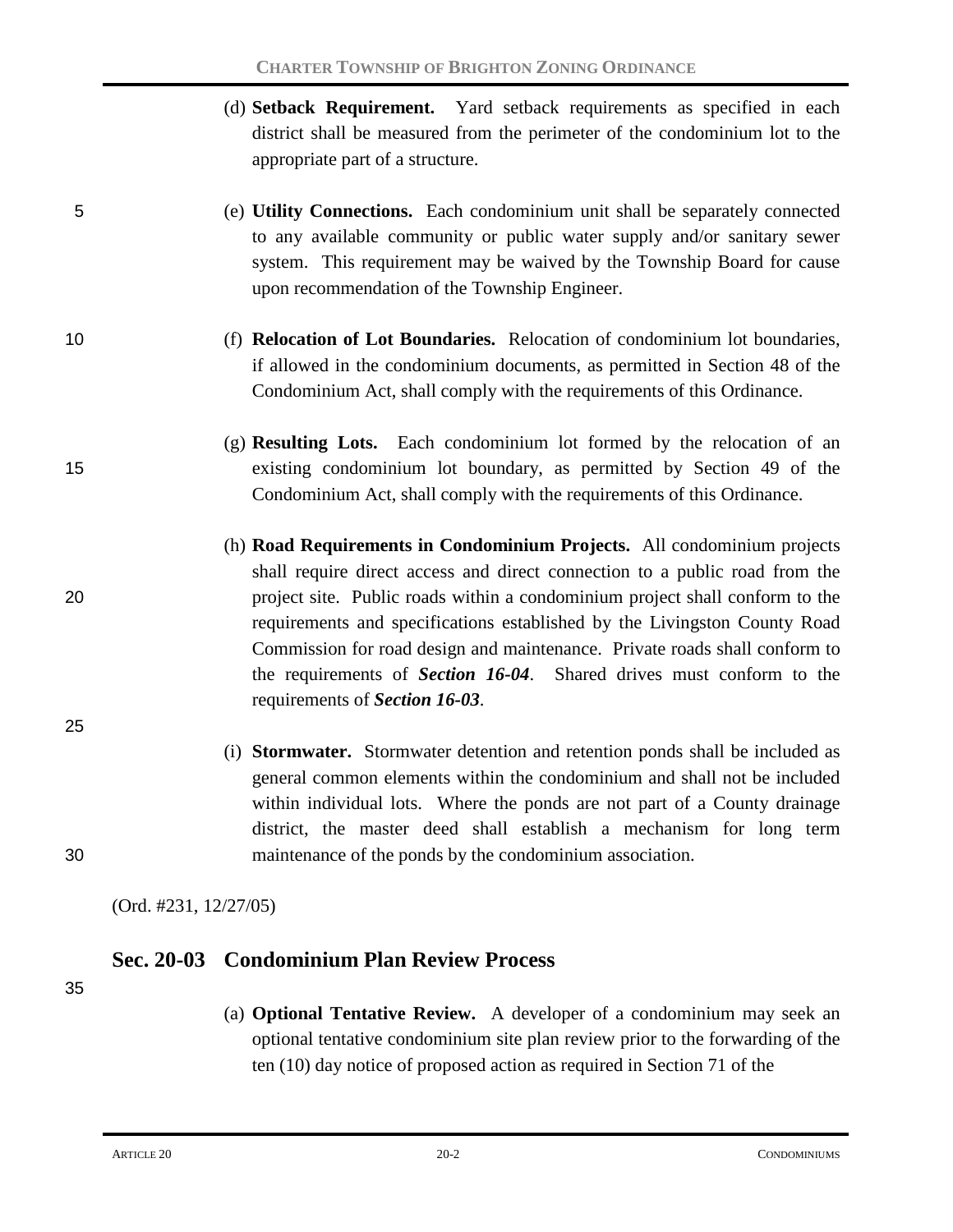Condominium Act. A tentative approval may be beneficial to the developer of a site condominium as it parallels a tentative preliminary plat. Based upon the design requirements and requirements set forth in this Ordinance, the Planning Commission shall review and make a recommendation to the 5 Township Board for an optional tentative condominium site plan. The Board shall tentatively approve, subject to conditions, or deny the site plan.



- (1) **Effect of Denial.** A denial shall mean that the site plan for the proposed condominium project does not 10 recommendation to meet the requirements of this or other Township Ordinances. A Township Board motion of denial shall specify the reasons for the denial and those requirements which are not met.
- 15 (2) **Effect of Tentative Approval.** A tentative approval shall confer upon the developer the approval of unit sizes, unit orientations, and road layout only. All required additional information must be submitted and reviews processed. A tentative preliminary site 20 **Planning Commission plan approval shall be valid for one (1) year from the** date of approval.
- (b) **Preliminary Review.** Prior to recording of the master deed of the condominium project, as required by Section 25 **Preliminary Review** 72 of the Condominium Act, each condominium project shall receive a preliminary condominium site plan approval from the Township Board.

Based upon the design requirements and requirements set 30 **Construction Plan Review** forth in this Ordinance, the Planning Commission shall review and make a recommendation to the Township Board for a preliminary condominium site plan. The Board shall preliminarily approve, preliminarily approve subject to conditions, or deny the site plan.

> (a) **Effect of Denial.** A denial shall mean that the site plan for the proposed condominium project does not meet the requirements of this or other Township Ordinances. A Township Board motion of denial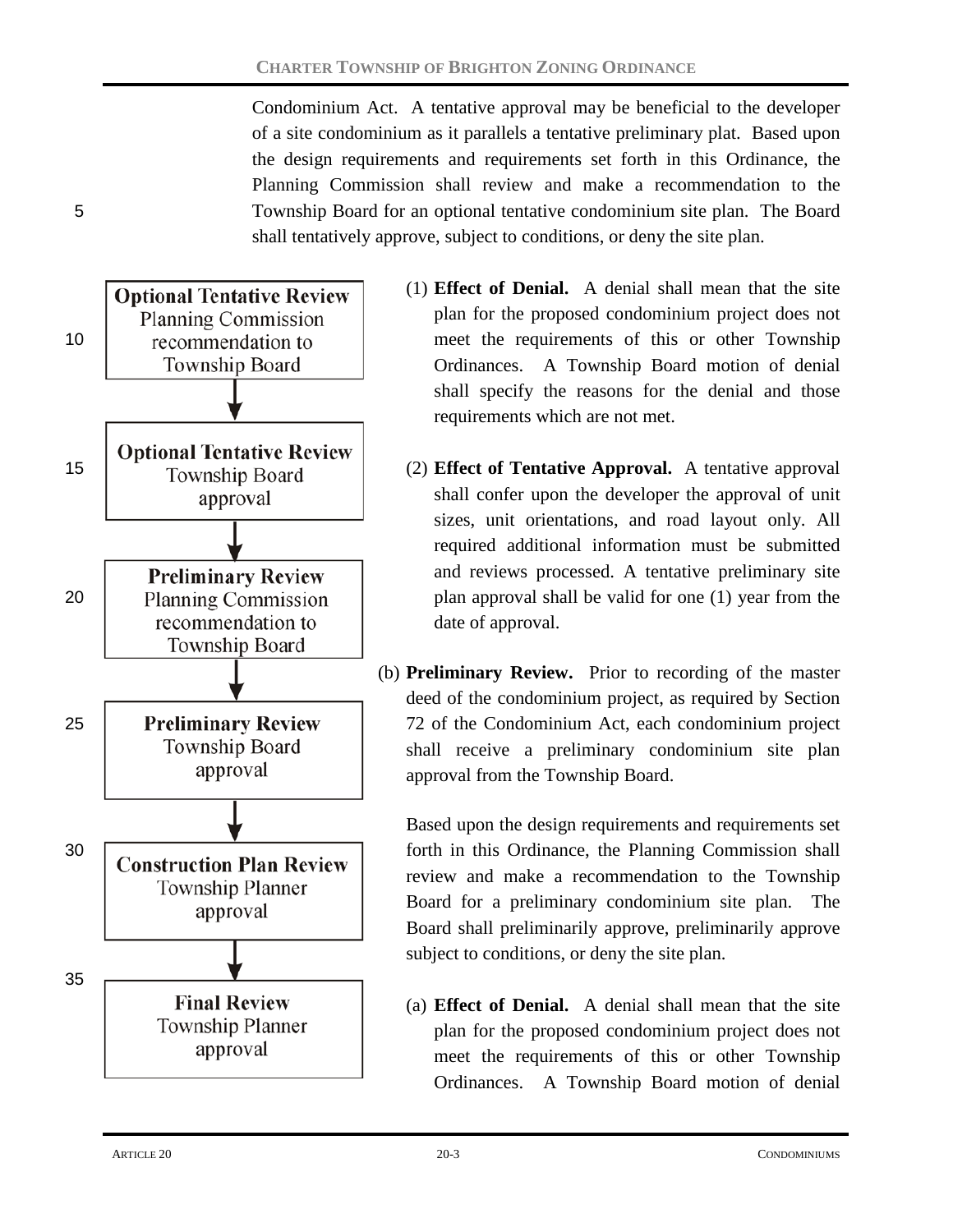shall specify the reasons for the denial and those requirements which are not met.

| 5  | (b) <b>Effect of Approval.</b> A preliminary approval shall mean that the site plan<br>for a condominium project meets the requirements of this Ordinance.<br>Subject to any conditions imposed by the Township Board as part of its<br>motion of approval, a preliminary approval assures the applicant that the<br>project and site plan shall receive final approval if: |
|----|-----------------------------------------------------------------------------------------------------------------------------------------------------------------------------------------------------------------------------------------------------------------------------------------------------------------------------------------------------------------------------|
| 10 | The applicant meets the requirements as stated in <i>Section</i> 20-09 for<br>a.<br>Final Site Plan Approval.                                                                                                                                                                                                                                                               |
|    | b. All other governmental approvals are obtained.                                                                                                                                                                                                                                                                                                                           |
| 15 | substantive negative comments<br>are received from<br>c. No<br>any<br>governmental agencies or public utilities during the required notice<br>period.                                                                                                                                                                                                                       |
| 20 | d. All Federal, State, and local laws and Ordinances are met. All site<br>condominium projects shall require the review and approval or<br>comments from the following agencies prior to final site plan review<br>by the Township:                                                                                                                                         |
| 25 | 1. The Livingston County Road Commission if any part of the project<br>includes or abuts a county road.                                                                                                                                                                                                                                                                     |
|    | 2. The Livingston County Drain Commissioner.                                                                                                                                                                                                                                                                                                                                |
| 30 | 3. Michigan Department Health and/or the Michigan Department of<br>Environmental Quality shall approve the extension of the water<br>and sewer utilities.                                                                                                                                                                                                                   |
| 35 | A preliminary condominium site plan approval shall be valid for a period of<br>two (2) years from the date of Township Board approval.                                                                                                                                                                                                                                      |
|    | (c) Construction Plan Review. After preliminary site plan approval, a complete<br>set of construction plans must be submitted to the Township for review.<br>Construction plans will not be considered for review until the applicant                                                                                                                                       |

receives Township approval of the preliminary site plan. The Township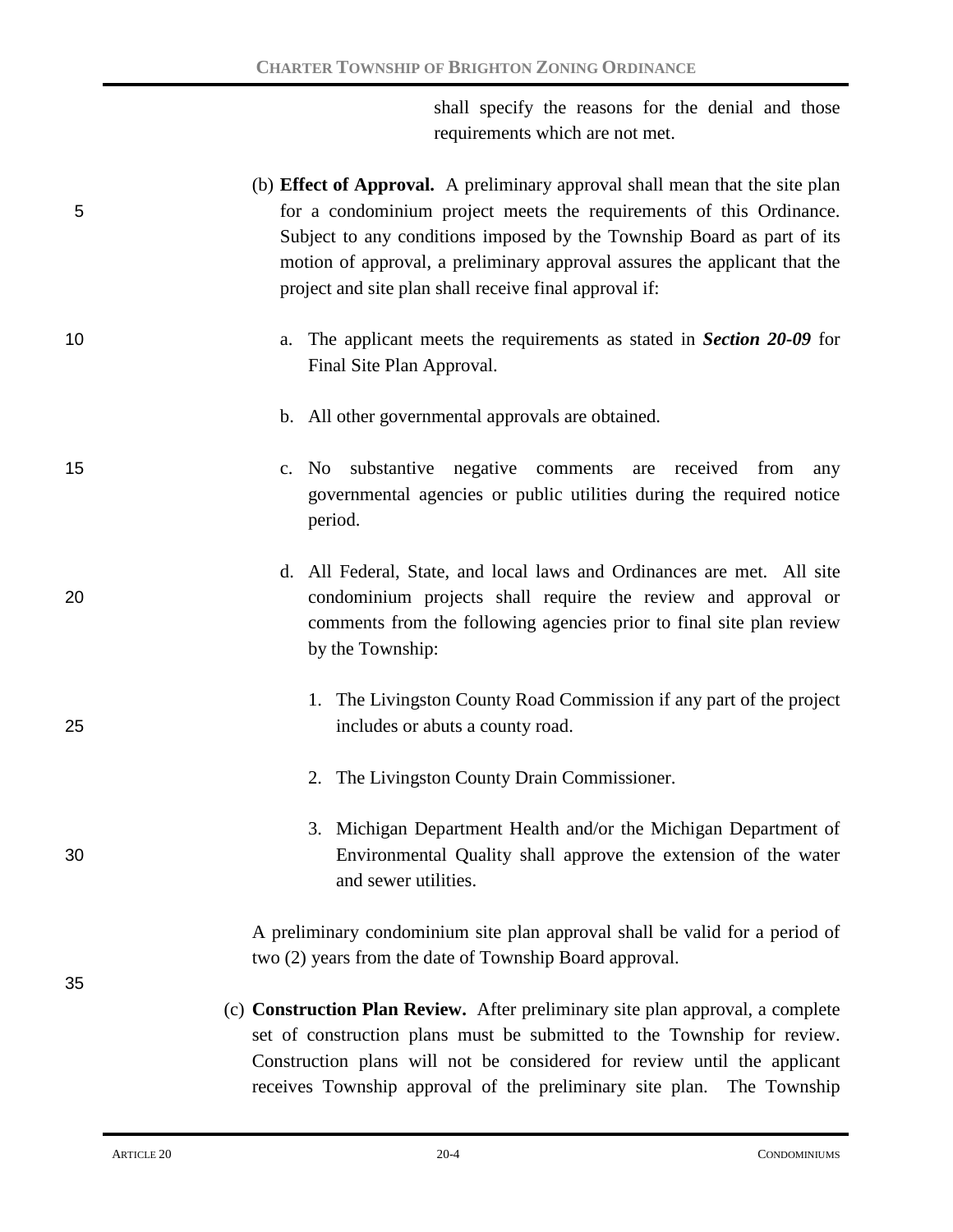Planner shall forward the construction plans to the Township Engineer and other Township consultants or agencies as deemed necessary for review.

Based on the review comments and recommendations of the Township 5 Engineer and other review agencies, the Township Planner shall approve or not approve the construction plans. The reasons that the construction plans are not approved will be given to the applicant.

- Upon receiving Township approval of the construction plans and final review 10 plans and documentation as outlined below, applicable permits for construction may be issued by the Building Official following payment of the required fees. Construction plan approval shall be valid for a period of two (2) years from the date of Township approval of the construction plans. The applicant is required to obtain the soil erosion and sedimentation control 15 permit from the Livingston Drain Commissioner and other applicable agency permits before starting construction.
- (d) **Final Review.** Prior to the Township assigning parcel identification numbers to each unit in the condominium development, a condominium project shall 20 receive final condominium site plan approval from the Township Planner. The final site plan drawings shall be Exhibit B Drawings to the Master Deed meeting the requirements of Condominium Act, Public Act 59 of 1978, as amended.
- 25 The applicant will be required to provide a performance guarantee to the Township to cover the costs of all site improvements included in the approved construction plans that are not completed at the time of final site plan approval. The performance guarantee shall meet the requirements of *Section 23-08*.

30

A final site plan approval shall be valid for a period of two (2) years from the date of approval.

(Ord. #231, 12/27/05) (Ord. #250, 5/27/11)

35

### **Sec. 20-04 Optional Tentative Plan Submission Requirements**

Application for a tentative condominium site plan review may be provided to the Zoning Official at least thirty (30) days in advance of a meeting for which a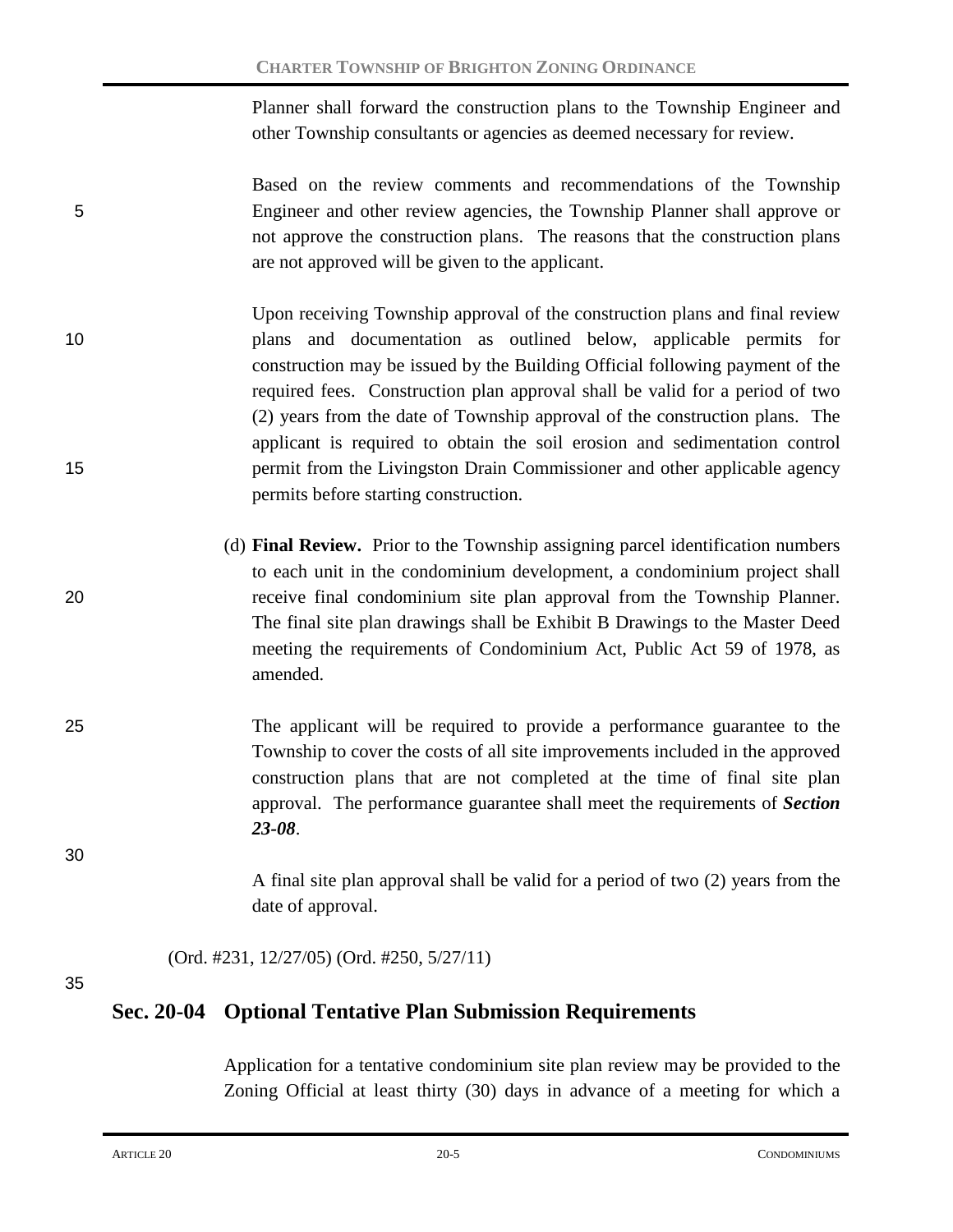review is scheduled. The tentative review will allow a developer to receive a limited approval for unit lot sizes, unit lot orientation, and road layout only. The following information must be included on, or attached to a tentative condominium project site plan:

- (a) **Ownership Interests.** All persons with an ownership interest in the land on which the condominium project will be located, including a description of the nature of each entity's interest (for example, fee owner, optionee, lessee, or land contract vendee).
	- (b) **Proposed Use.** The proposed use of the condominium project (for example: residential, commercial, or industrial).
- (c) **Density.** The total acreage of the condominium site, acreage set aside for 15 roads, number of condominium units to be developed on the subject parcel, and density computation on a unit per acre basis.
- (d) **Circulation.** The vehicular and pedestrian circulation system planned for the proposed development, including the designation of any road(s) as to private 20 ownership or proposed dedication to the public.
- (e) **Road Layout.** The tentative location of existing private and public roads adjacent to the proposed development with an indication of how they will connect with the proposed circulation system for the new condominium 25 project.
	- (f) **Unit Lot Orientation.** The proposed layout of structures, unit lots, parking areas, open space and recreation/park areas.

### 30 (g) **Drainage.** Site drainage showing topography and flow directions, including computations of flows into storm sewers or retention and/or detention areas.

(h) **Natural Features.** Specific locations and dimensions of wetland areas, wetland buffers, floodplain, and significant natural features such as tree 35 stands, unusual slopes, streams, and water drainage areas. Acreage of wetland areas and open space.

5

10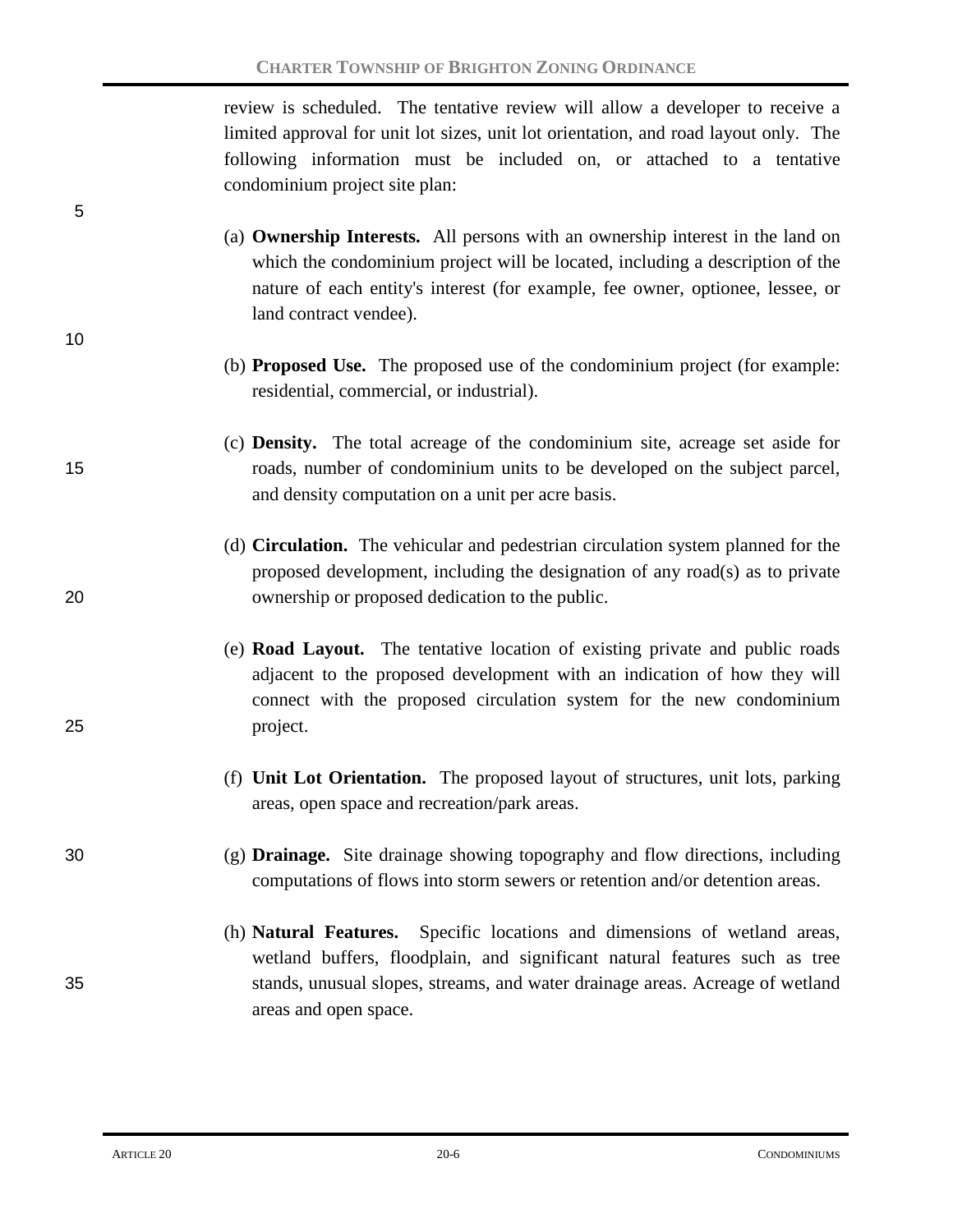### **Sec. 20-05 Preliminary Site Plan Submission Requirements**

A preliminary site plan for a condominium project shall be provided to the Zoning Official at least thirty (30) days in advance of a meeting for which a review is 5 scheduled. The site plan may be reviewed and processed concurrently with the notice required to be given the Township pursuant to Section 71 of the Condominium Act. The following information shall be included on, or attached to a preliminary condominium project site plan:

10 (a) **Tentative Site Plan Data.** All information required for the optional tentative site plan review in *Section 20-04* above shall be submitted. If tentative approval was received, the information must be updated with any changes clearly delineated.

15 (b) **Landscaping***.* Proposed landscape screening, including greenbelt and berms, and screening walls and a maintenance plan detailing maintenance responsibilities.

- (c) **Condominium Regulations.** All deed restrictions or other regulations 20 proposed to be included in the condominium documents in the nature of restrictive covenants which regulate the layout, use and maintenance of public or common areas, accessory structures, payment of assessments, and enforcement of condominium regulations. These items shall be physically incorporated as part of the site plan through detail sheets attached with the 25 plan.
	- (d) **Common Areas Shown.** Limited common elements, common elements, unit lots, preservation areas, convertible areas and any other designated ownership areas must be clearly delineated on the site plan.
	- (e) **Condominium Documents.** All condominium documents must be provided for review by the Township Attorney.
- (f) **Additional Information.** The following additional information must be 35 submitted for Township review:
	- (1) Cross sections of roads, drive aisles, and paved area.

30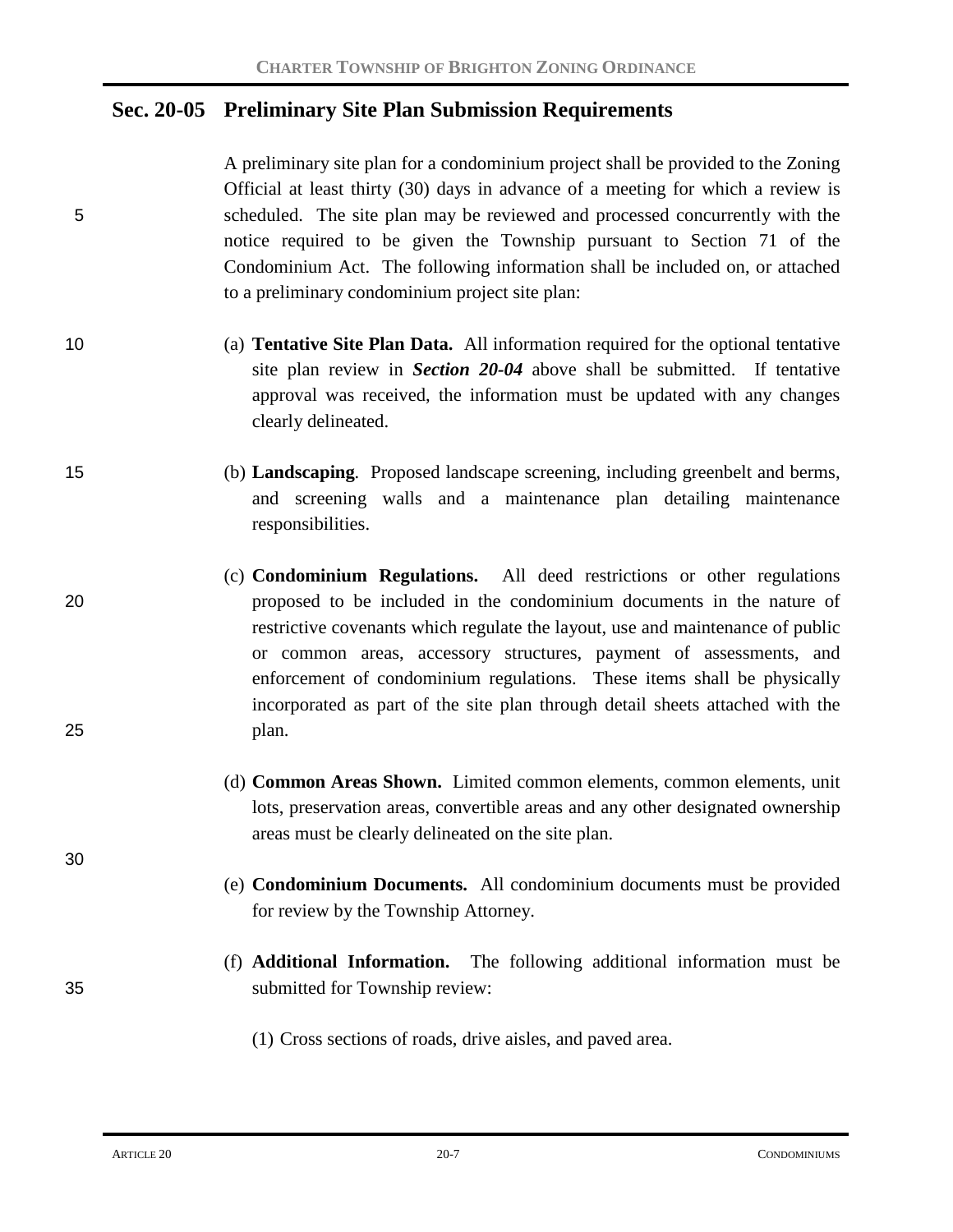(2) Preliminary approval by the county health department and drain commissioner of proposed septic, sanitary, storm, and/or water system locations.

#### 5 (3) All condominium documents as defined in this Ordinance.

(4) All necessary easement documents showing the dedication of land areas for the purposes of constructing, operating, inspecting, maintaining, repairing, altering, replacing, and/or removing pipelines, mains, conduits 10 and other installations of a similar character for the purpose of providing public utilities, including conveyance of sewage, water and storm water runoff across, through and under the property subject to said easement, and excavating and refilling ditches and trenches necessary for the location of the structures.

15

20

#### **Sec. 20-06 Final Site Plan Submission Requirements**

The developer or proprietor may request final approval by submitting to the Township the following items:

- (a) **Revised Plan.** A revised, dated condominium plan incorporating all of the changes, if any, required for preliminary approval.
- (b) **Approvals or Comments.** Verification of all required State and County 25 approvals or comments pursuant to *Section 20-08*.
	- (c) **Section 71 Comments.** Presentation of all comments pursuant to Section 71 of the Condominium Act.
- 30 (d) **Condominium Documents.** Copies of the recorded condominium documents or copies of the documents in their final recordable form, including the required condominium site plan.

### **Sec. 20-07 Project Requirements**

35

The following requirements are applicable to condominiums:

(a) **Single Family Site Condominiums.** Single family site condominium units and unit lots shall be subject to all dimensional and area requirements for lots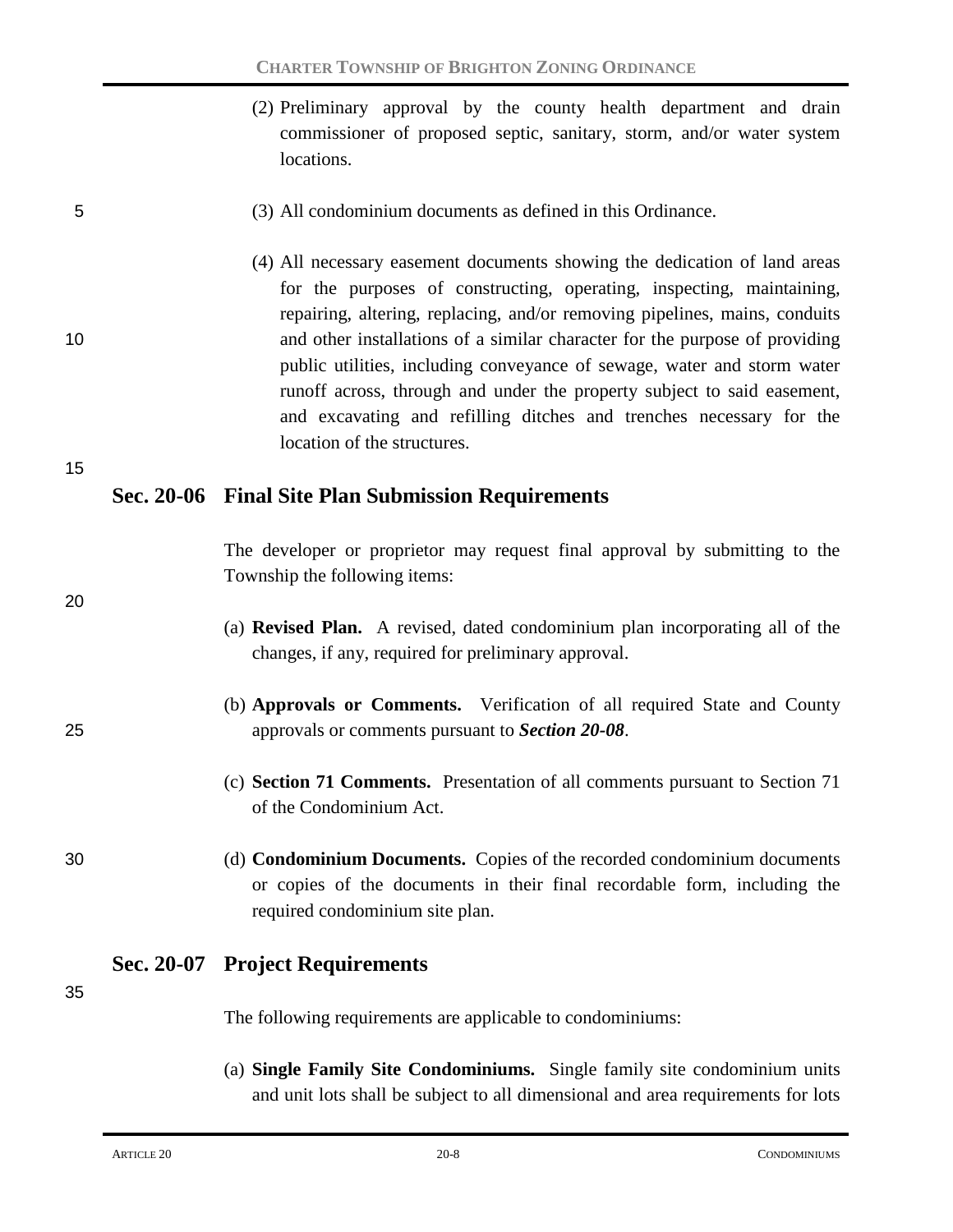and other Township design requirements for the zoning district in which they are located as stated in each district, and other requirements of this Ordinance. These regulations shall be applied by requiring that the minimum area of condominium unit and the surrounding limited common element be, at least 5 equal to the minimum lot area and lot width requirements for lots of record in the district in which the project is located. The area that the condominium unit encompasses for the principal building and the surrounding limited common element shall incorporate, at a minimum the equivalent of the minimum yard setback requirements as defined within this Ordinance and 10 shall meet all the dimensional requirements of a lot for the zoning district in which it is located.

- (b) **Commercial, Office, or Industrial Site Condominiums.** Commercial, office, or industrial site condominium projects shall be subject to all 15 requirements applicable to the zoning district in which they are located. These regulations shall be applied by requiring that minimum area of the site condominium unit and a surrounding limited common element be at least equal to the minimum area and width requirements for the district in which the project is located. The uses contained in a commercial, office, or 20 industrial site condominium project must be appropriate as allowed uses of the underlying zoning district.
- (c) **Subdivision Requirements.** The substantive requirements for roads, sidewalks, utilities, storm drainage and subdivision lot layout and design as 25 set forth in the Subdivision Control Act of 1967, Act 288 of the Public Acts of 1967, as amended, MCLA 560.101 et.seq., and *Chapter 17 Subdivision Regulations* of the Township Code, are intended to apply to all site condominium projects.
- 30 (d) **Conversion Condominium.** All conversion condominium projects shall be subject to the provisions of this Ordinance and shall require site plan approval by the Planning Commission prior to the occupancy of any converted condominium unit. The site plan submitted for a conversion project shall include all existing conditions and clearly identify all proposed site changes. 35 The Planning Commission will review the site plan for a condominium conversion as a new site plan and may modify any previous site plan approval. Approval of a conversion condominium site plan shall be subject to site plan requirements and review of the Planning Commission.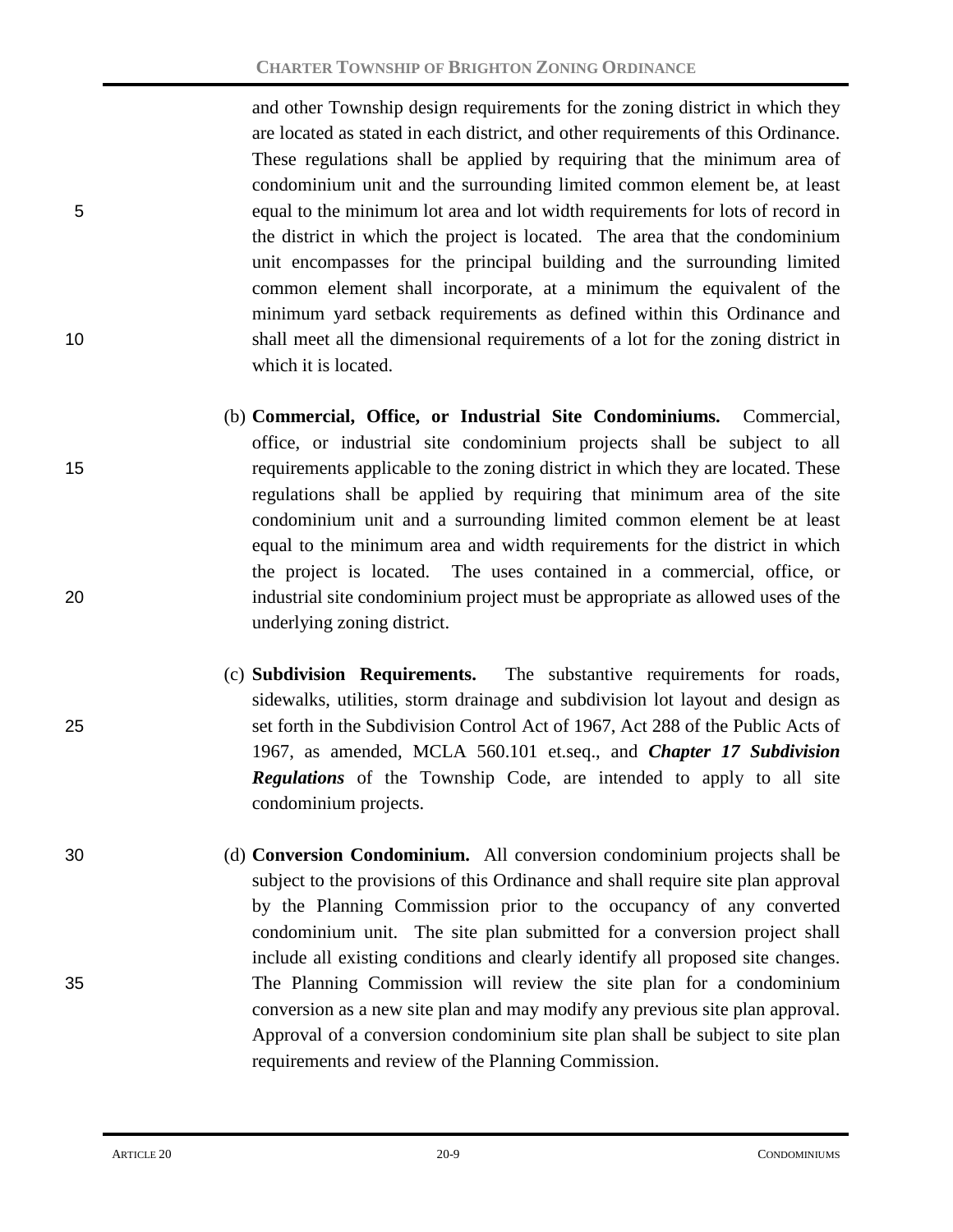| (e) <b>Public Utilities.</b> All condominium projects will be required to connect to |
|--------------------------------------------------------------------------------------|
| public utilities at the time of construction, if available. If public utilities are  |
| not available at the time of construction the development must be designed to        |
| accommodate future connection to the system upon availability.                       |

### **Sec. 20-08 Monuments Required**

5

15

All site condominium projects shall be marked with monuments as follows:

- 10 (a) **Required.** Monuments shall be placed in the ground according to the following requirements but it is not intended or required that monuments be placed within the traveled portion of a road to mark angles in the boundary of the condominium project if the angle points can be readily reestablished by reference to monuments along the sidelines of the roads.
	- (b) **Construction.** All monuments used shall be made of solid iron or steel bars at least one-half  $(1/2)$  inch in diameter and thirty-six  $(36)$  inches long and completely encased in concrete at least four (4) inches in diameter.
- 20 (c) **Location.** Monuments shall be located in the ground at all angles in the boundaries of the condominium project; at the intersection lines of roads and at the intersection of the lines of roads with the boundaries of the condominium project; at all points of curvature, points of tangency, points of compound curvature, points of reverse curvature and angle points in the side 25 lines of roads and alleys; at all angles of an intermediate traverse line and at the intersection of all limited common elements and all common elements.
- (1) If the required location of a monument is inaccessible, or if the locating of a monument would be clearly impracticable, it is sufficient to place a 30 reference monument nearby and the precise location thereof be clearly indicated on the plans and referenced to the true point.
- (2) If a point required to be monumented is on a bedrock outcropping, a steel rod, at least one half (1/2) inch in diameter shall be drilled and grouted 35 into solid rock to a depth of at least eight (8) inches.
	- (3) All required monuments shall be placed flush with the surrounding grade where practicable.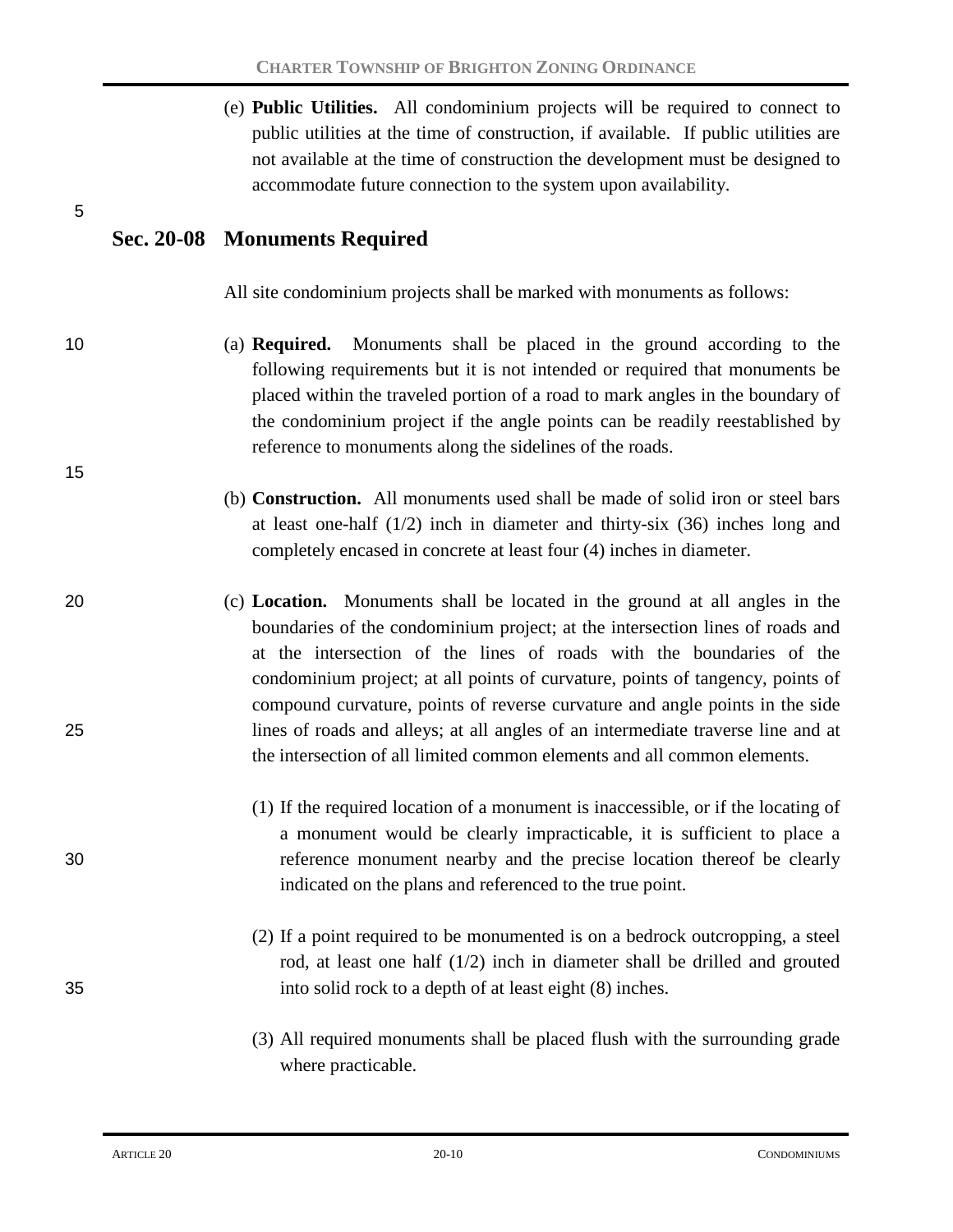- (d) **Condominium Unit.** Each condominium unit corner shall be monumented in the field by iron or steel bars or iron pipes at least eighteen (18) inches long and one half  $(1/2)$  inch in diameter, or markers approved by the Township Engineer. Each condominium lot must be able to be defined by reference to 5 appropriate condominium unit monuments.
- (e) **Timing.** The Township Board, on recommendation of the Township Engineer, may waive the placing of any of the required monuments and markers for a reasonable time, not to exceed one (1) year, following the date 10 of final site plan approval, on the condition that the applicant deposits with the Township Clerk cash or a certified check, or irrevocable bank letter of credit running to the Township, whichever the applicant selects, in an amount approved by the Township. Such cash, certified check or irrevocable bank letter of credit shall be returned to the applicant upon receipt of a certificate by 15 a surveyor that the monuments and markers have been placed as required within the time specified.

(Ord. #243, 8/1/08)

25

### 20 **Sec. 20-09 Post Construction Documents**

- (a) It shall be the responsibility of a developer or applicant of a condominium project to furnish the Township, through the Building Official, the following items:
	- (1) One (1) copy of the recorded master deed.
	- (2) One (1) copy of all restrictive covenants.
- 30 (3) Two (2) copies of an "as built survey" sealed by a licensed professional engineer, landscape architect or registered planner.
- (4) One (1) eighteen by twenty-four inch (18" x 24") and one (1) eleven by seventeen inch (11" by 17") drawing of the site plan sealed by a 35 professional engineer, registered landscape architect, or registered planner.
	- (5) One (1) CD containing digital files that are compatible with the Township's geographic information system software (AutoCADD). Acceptable data formats are DXF or DWG. Digital files shall contain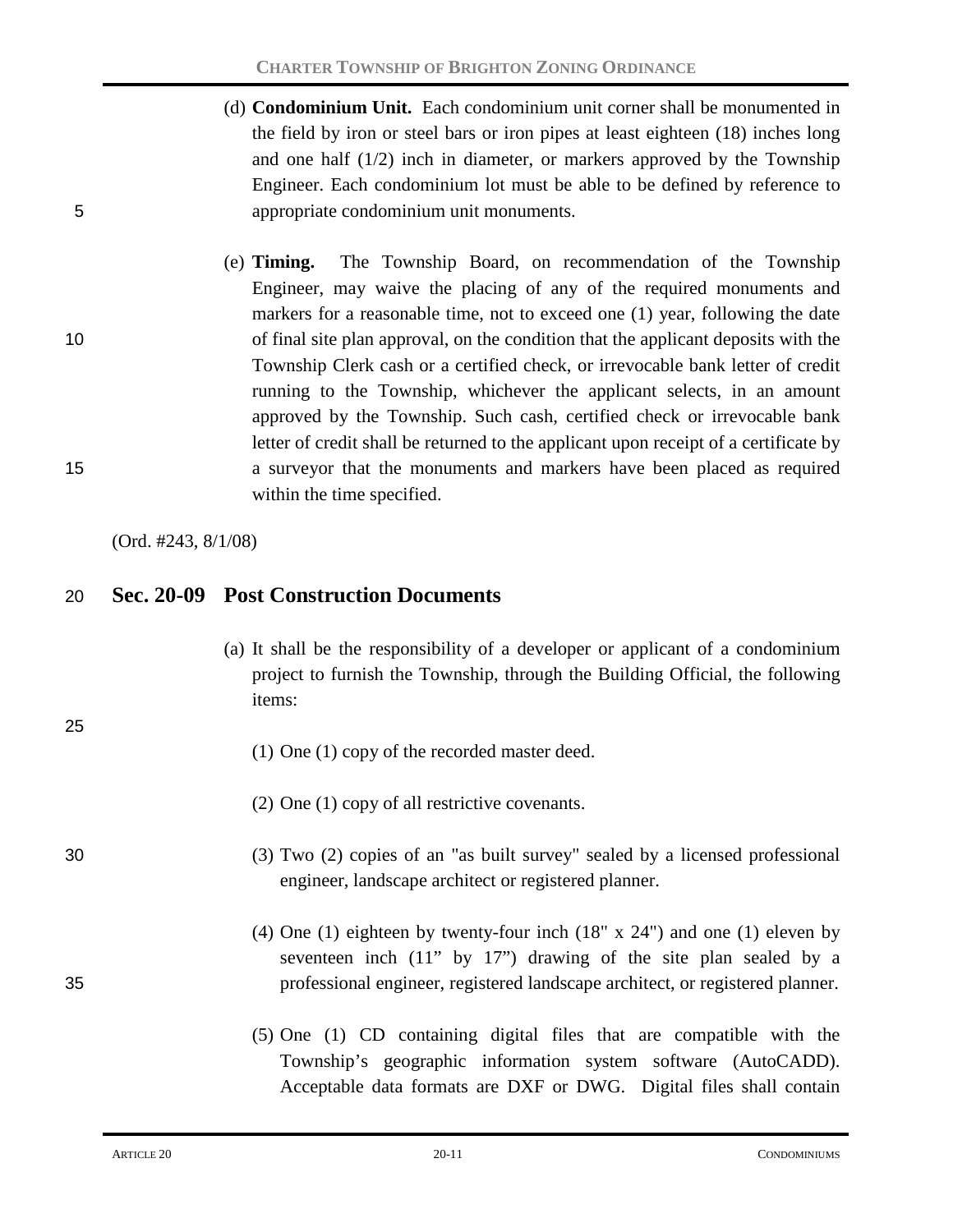information which references either government corners or existing public right-of-way intersections in distance and direction from the project area. Any digital files which are not created 1:1 shall include appropriate scale information. Feature or element information within the digital files shall 5 be isolated by both feature groups (files) and layers/levels. Any other information provided within the digital files shall be layer isolated and shall include a written description of both the layer name and the information contained on the layer(s). Digital information provided to the Township shall be delivered in a format compatible with the Windows NT 10 operating system.

- (b) The above documents must be submitted prior to the issuance of any certificate of occupancy to any structure within the condominium project.
- 15 (c) The developer or applicant must also furnish one (1) copy of the site plan sealed by a professional engineer, registered landscape architect or registered planner on a drawing sheet of at least thirteen by sixteen (13" x 16") inches with an image not to exceed ten and one-half by fourteen (10 1/2" x 14") inches to the Livingston County Register of Deeds.

20

(Ord. #231, 12/27/05) (Ord. #250, 5/27/11)

### **Sec. 20-10 Temporary Occupancy**

25 The Township Board, upon recommendation from the Township Building Official, may allow occupancy of a condominium unit before all required improvements are installed, provided that a bond is submitted sufficient in amount and type to provide for the installation of all remaining improvements without expense to the Township before the expiration of the Temporary Occupancy 30 Permit.

### **Sec. 20-11 Condominium Plan Revision**

If the condominium subdivision plan as required by the Condominium Act is 35 revised, the final site plan shall be revised accordingly and submitted for review by the Township Board prior to the issuance of any additional building permit. A new condominium site plan review, consistent with the procedures of these regulations, shall be required for any major change to an approved site plan as defined by the requirements stated in *Article 18*.